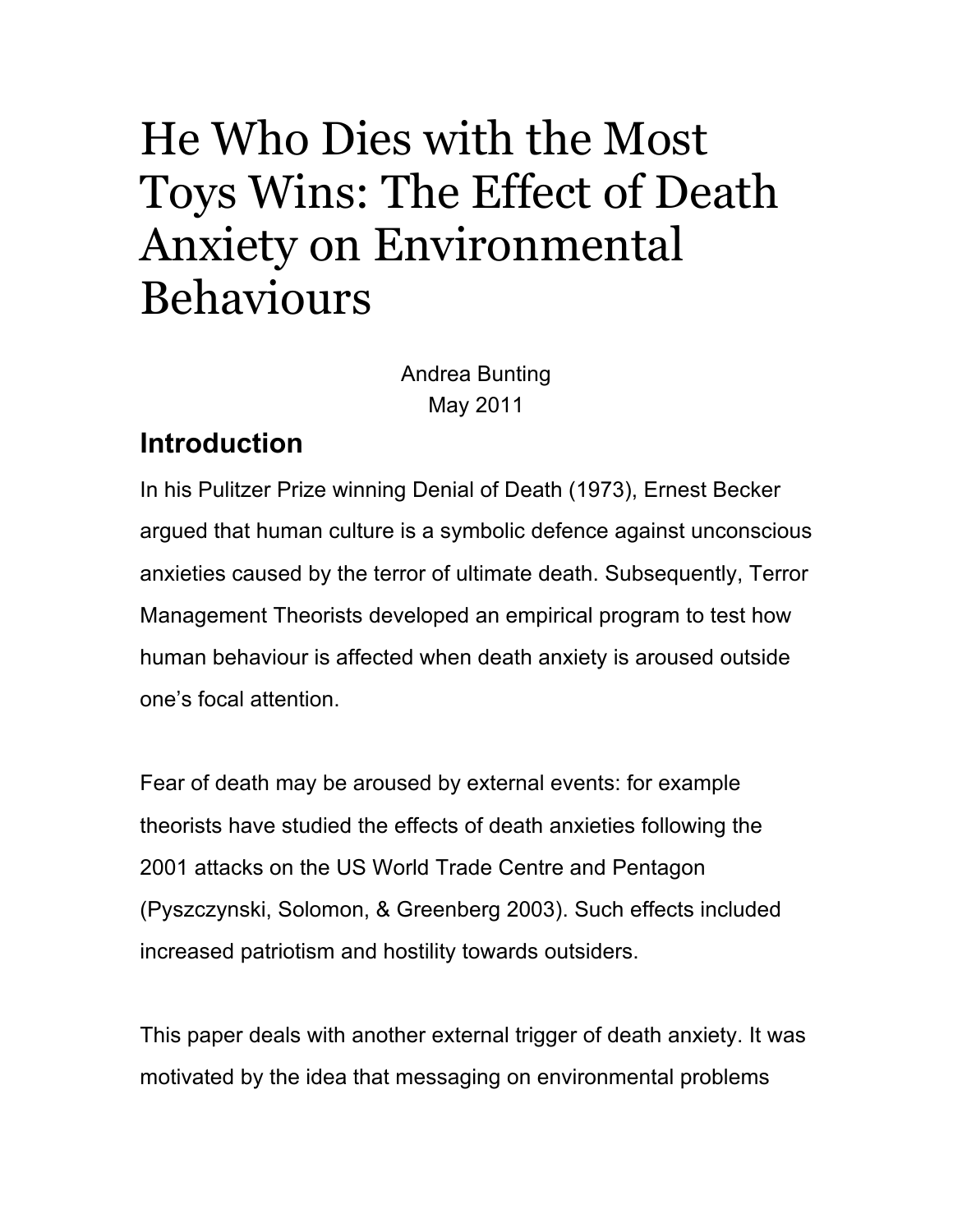may elicit unconscious death anxieties, which foster counterproductive behaviours such as excessive consumption that exacerbate environmental degradation. Recent messaging on climate change and general environmental degradation certainly embody dire warnings. (See for example Hamilton, 2010.) Much messaging, however, focuses on collective rather than individual threats, and presents the threat as one primarily affecting future generations (Fritsche, Jonas, Niesta Kayser, & Koranyi, 2010). Thus is it not clear if climate messaging could trigger death anxiety, and reportedly this has not yet been studied (Dickinson, 2009). Feinberg and Willer (2011), however, found evidence that dire climate change messages threaten just-world beliefs, resulting in people being less willing to counteract climate change.

Given the paucity of research on whether environmental messaging triggers death anxiety, this paper focuses on the second part of the equation by examining evidence that death anxiety may contribute to humans engaging in materialistic consumption and other unsustainable practices. In the first section, I describe Terror Management Theory (TMT) and its tenets, including the psychological structures used to manage death anxiety, and the defence mechanisms invoked when these structures are threatened. While defence mechanisms include those invoked when death thoughts are in focal attention, the main interest here is what happens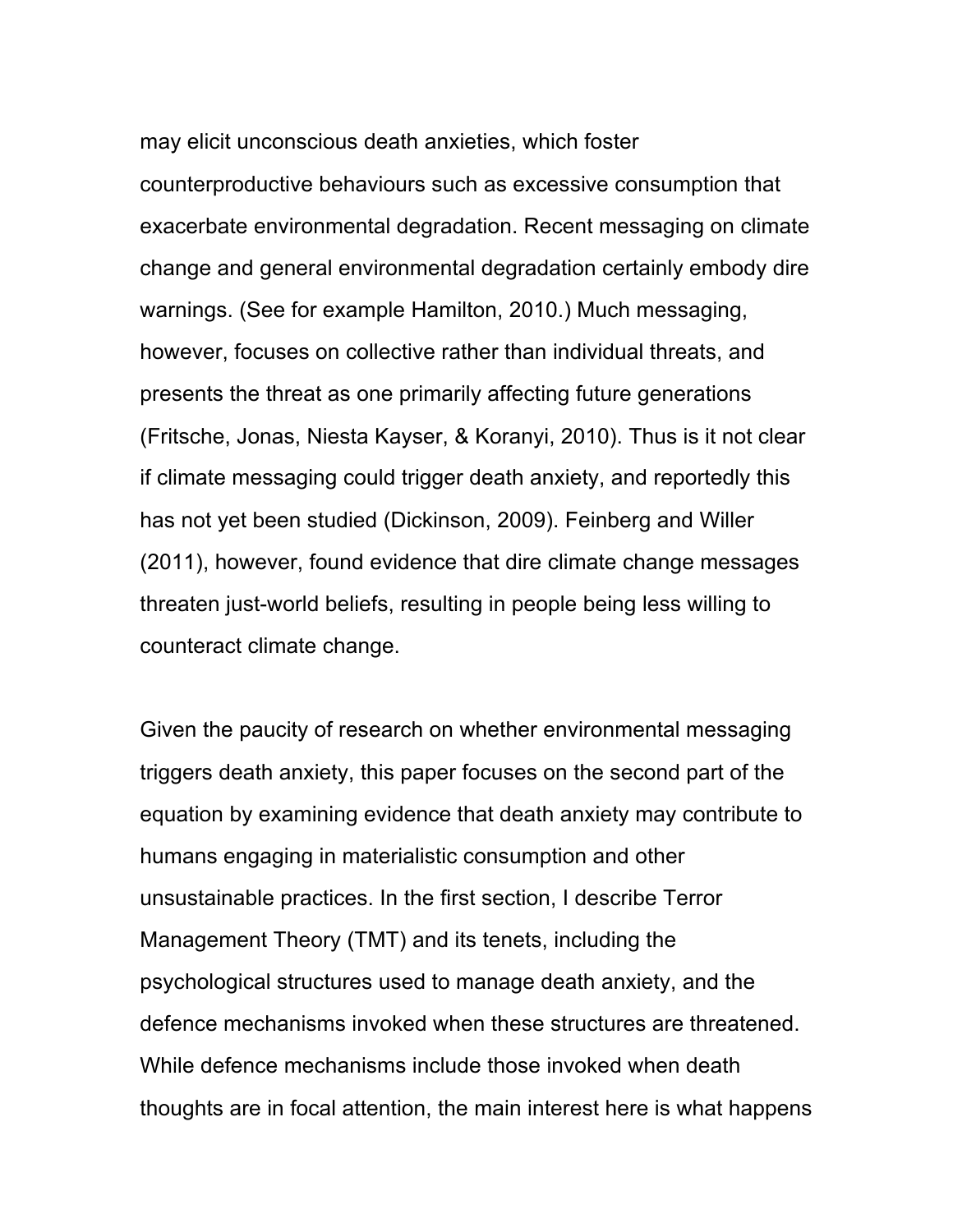when such thoughts are not in one's consciousness. In the second section, I examine findings on whether death anxiety affects environmental behaviours. I conclude with suggestions for further research.

#### **Terror Management Theory**

Animals have an instinct for self-preservation. Unlike other species, humans are self-conscious: they realise their own death is inevitable. Becker called this the "existential paradox" (1973, p. 26). He claimed that humans create a symbolic identity for themselves, allowing humans to view themselves as outside of nature – even to contemplate the realm of the universe. Yet humans are definitively part of nature: they are mortal and ultimately mere "food for worms" (p. 26). Thus humans' search for symbolic significance is ultimately meaningless. This existential paradox, Becker argued, leads to a terror of death. Because the inevitability of death exposes the meaninglessness of one's symbolic self, this terror is quite unlike other fears that humans experience, such as fear of pain or social rejection. The effects of death anxiety are not found to be replicated when other fears are induced (Burke, Martens, & Faucher, 2010).

Terror Management Theory (TMT) posits that certain human behaviours arose to enable humans to manage this terror of death. As humans evolved, they created an anxiety buffer, which provided a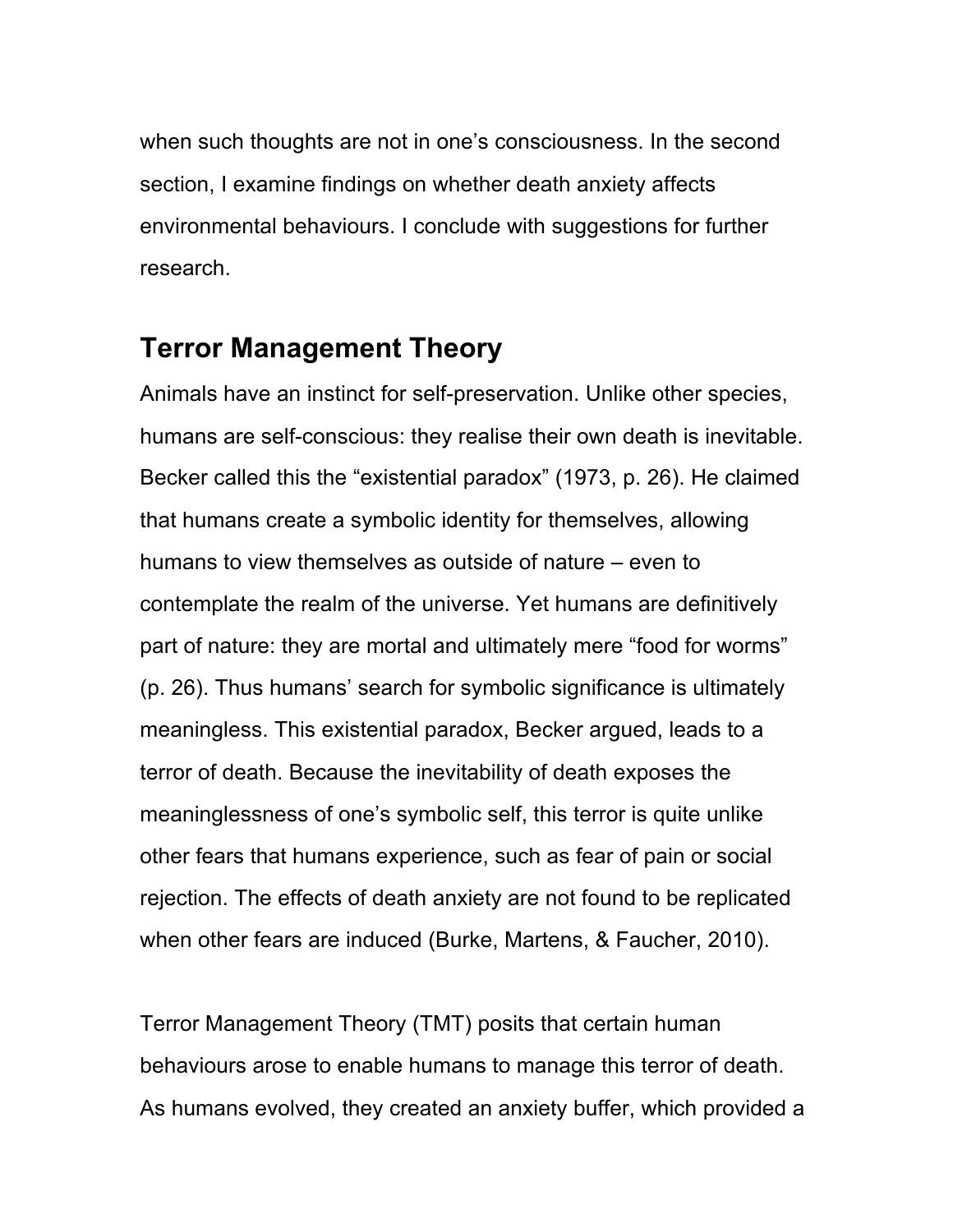sense of immortality by allowing humans to regard themselves valuable players in a meaningful world. This anxiety buffer has two key components: creating meaning through belief in a cultural worldview; and creating a sense of value through self-esteem, which is maintained by living up to the standards of one's cultural worldview (Pyszczynski, Greenberg, & Solomon, 1999). A cultural worldview may offer immortality literally, such as is found in religions. Typically, cultural worldviews offer symbolic immortality: the sense of being part of something that transcends the individual, such as the family or other ongoing institutions (Pyszczynski, Greenberg & Solomon, 2000). This may, of course, include pro-environmental behaviours, such as being part of institutions that foster ecological stewardship.

These effects of death anxiety operate primarily at the unconscious level, and are acquired as a child develops. Solomon, Greenberg, and Pyszczynski (2004) argued that as a child grows, parental affection becomes more contingent on the child engaging in socially acceptable behaviours and refraining from unacceptable behaviours. If a parent withdraws affection when the child engages in socially unacceptable behaviour, the child connects this to the prospect of being abandoned. Thus unacceptable social behaviour becomes associated both implicitly and explicitly with anxiety and insecurity, and socially acceptable behaviour becomes associated with feelings of security. This socialisation occurs well before children can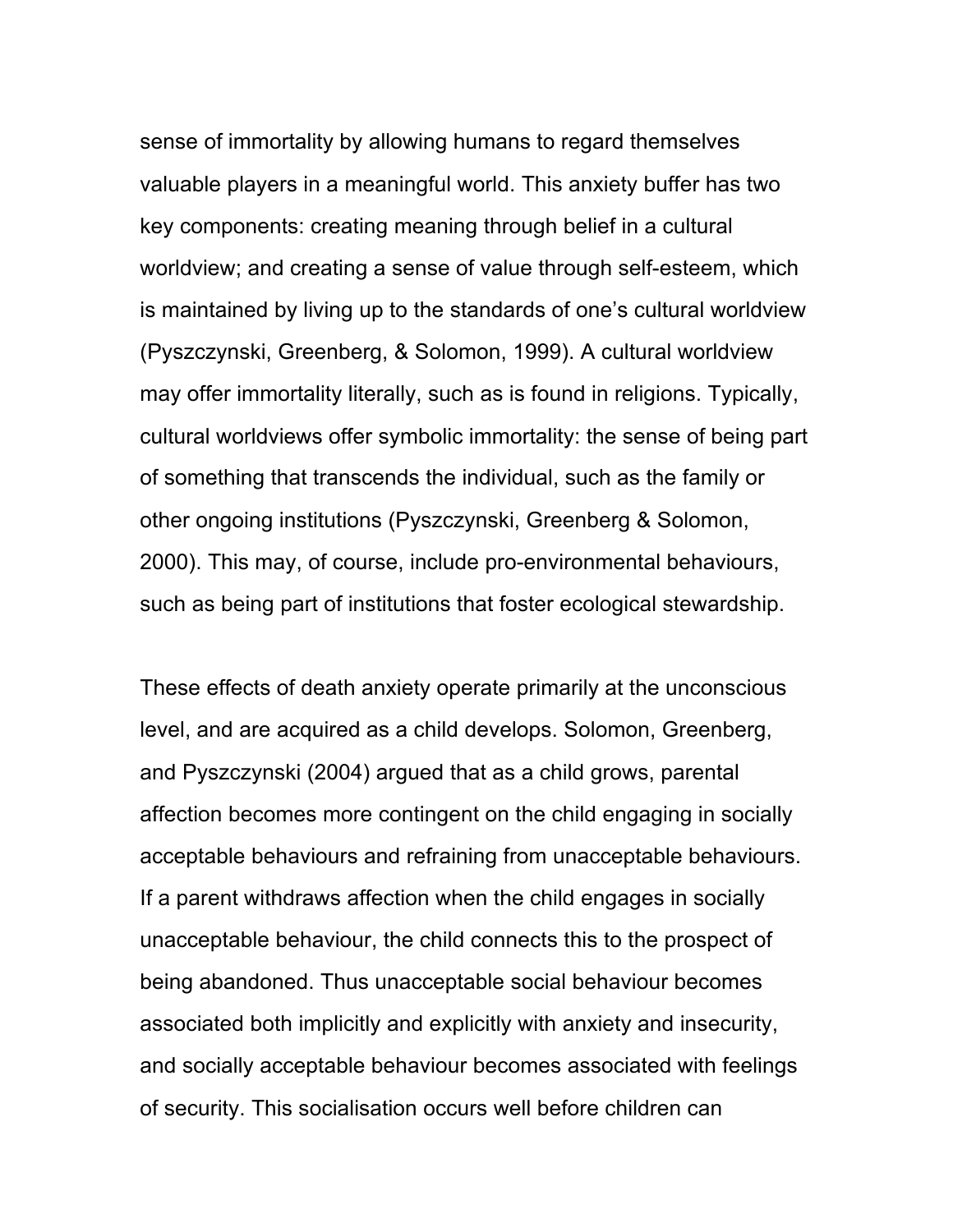understand intellectually or emotionally why their parents are placing restrictions on their behaviour. As children grow, they become aware that their parents are mere mortals who cannot provide them with security forever. The connections between their behaviour and feelings of security are then transferred to the culture at large. As adults, they will then gain a sense of security by adhering to the standards of value imparted by their cultural worldview.

Humans may be confronted with thoughts of death that quite conscious, such as those arising from a health scare, an accident, or a natural disaster. TMT posits that when people are consciously aware of their own mortality they invoke proximal defence mechanisms, including suppression of such thoughts or rationalisation to deny vulnerability. Unconscious death thoughts, however, invoke distal defence mechanisms, which are not rationally related to the inevitability of death, and involve clinging to a cultural worldview and striving for self-esteem (Pyszczynski et al, 2000).

Much empirical work in TMT focuses on two hypotheses. The anxiety-buffer hypothesis states that death anxiety and behaviours arising from this should be reduced by strengthening self-esteem. The mortality salience hypothesis states that being reminded of one's mortality should lead to increased need for the psychological structures that protect one against death anxiety. Thus mortality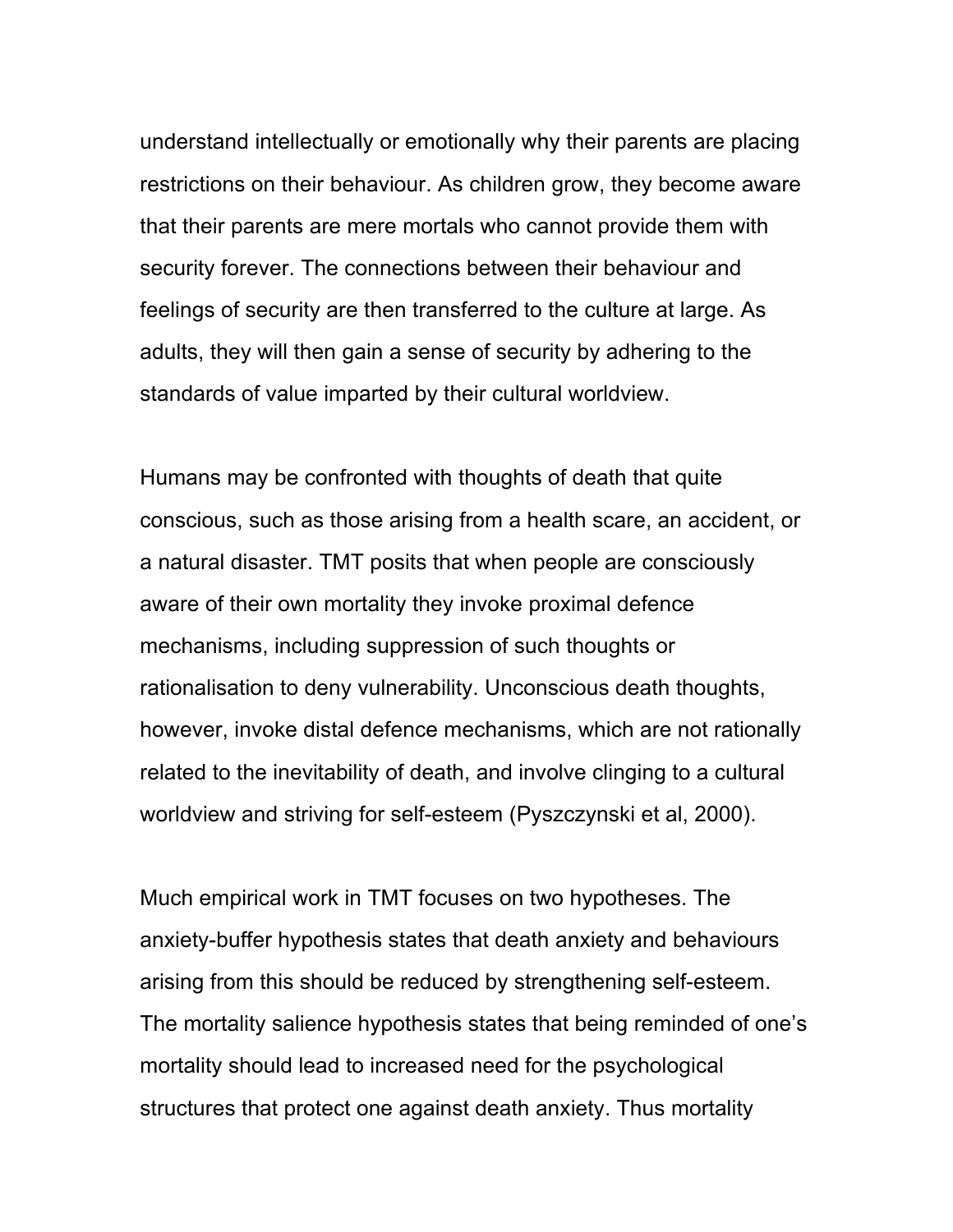reminders, it is hypothesised, should lead to increased defence of one's worldview, including more negative evaluations of ideas and people that threaten this worldview, and more vigorous striving for self-esteem (Pyszczynski et al, 1999; Arndt & Vess, 2008).

This paper focuses on studies where mortality salience (MS) is induced. Four methods of inducing MS have been described: (a) subjects writing about what will happen when they die and the emotions this arouses; (b) using subliminal death primes where death-related words are flashed on the screen during another task; (c) surveying subjects using death-related questionnaires; and (d) viewing an incident or reading a story with death themes. Apart from in the subliminal priming method, testing incorporates a subsequent delay and distraction task to remove death thoughts from focal attention. This, according to TMT, enables distal defence mechanisms to be produced (Burke et al. 2010).

TMT experiments have investigated effects of MS induction on a range of outcomes, some relevant to worldview defence and others to self-esteem striving. Examples of worldview defence effects include increased hostility towards out-groups, greater deference towards cultural icons and greater conformity. Effects on self-esteem striving depend on what sources of self esteem are important for the individual (for example body image, fast driving) with MS induction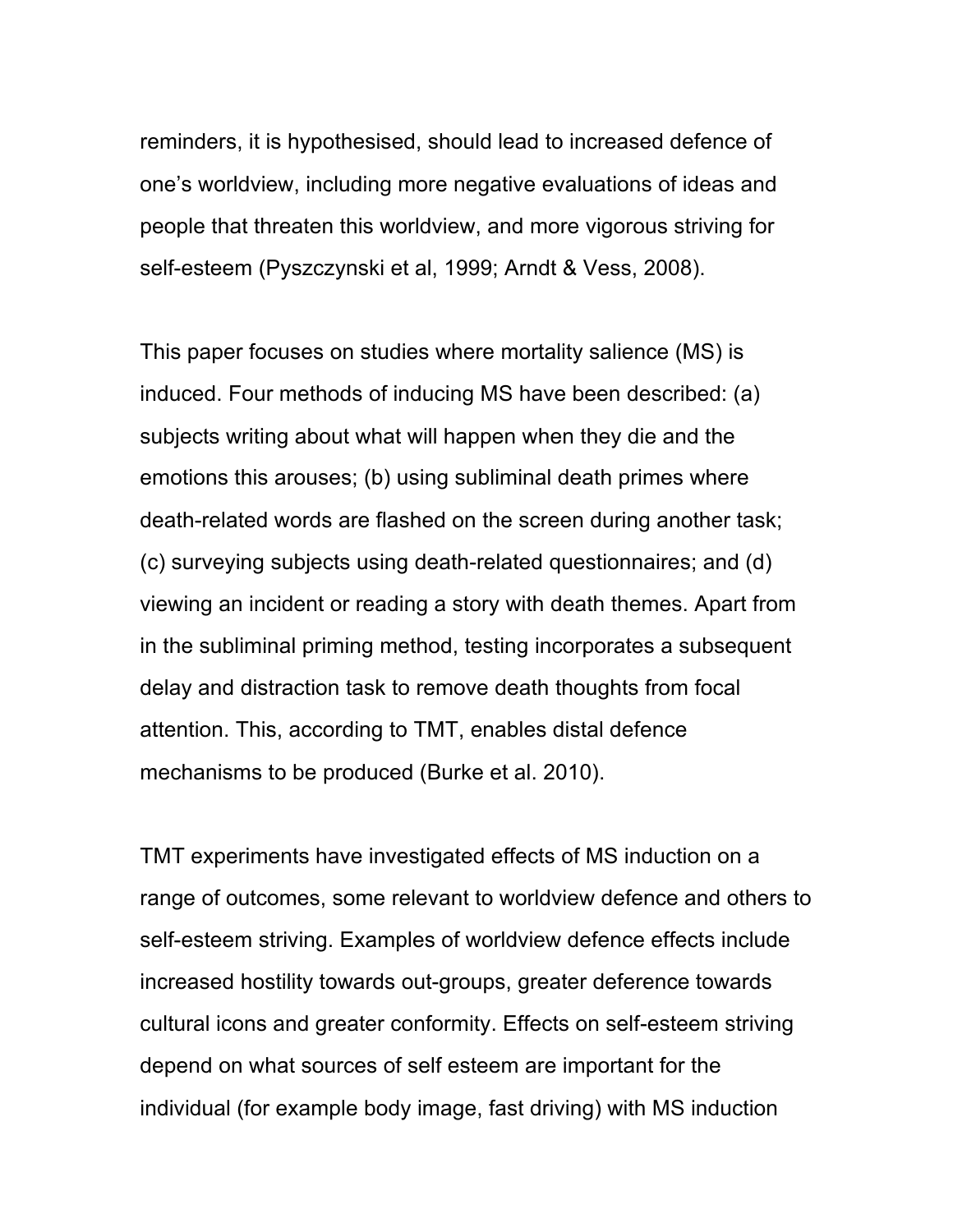found to increase the need for this source (Solomon et al., 2004). Given that some people gain self-esteem through their proenvironmental behaviours (Vess & Arndt, 2008), this may shape outcomes, as discussed below.

#### **Mortality Salience and Environmental Behaviours**

Is there evidence that mortality salience induces materialistic behaviours? Outcomes of MS induction will depend on a person's cultural worldview and the standard of value that this embodies. Many western cultures emphasise accumulation of money and material consumption as indicators of success, and according to TMT, people who adhere to this may strive for self-esteem through acquiring wealth and purchasing material goods.

Evidence linking MS and materialistic intentions was found in two US studies by Kasser and Sheldon (2000). In the first study, following a mortality salience (MS) induction, subjects reported on their expected financial status 15 years into the future. Compared with the control group, the MS-induced group reported significantly greater expectations in terms of their overall financial worth and their spending on pleasure activities, but not significant differences in the value of possessions.

In their second study, following an MS induction, subjects were tested on responses to a resource dilemma: a "tragedy of the commons"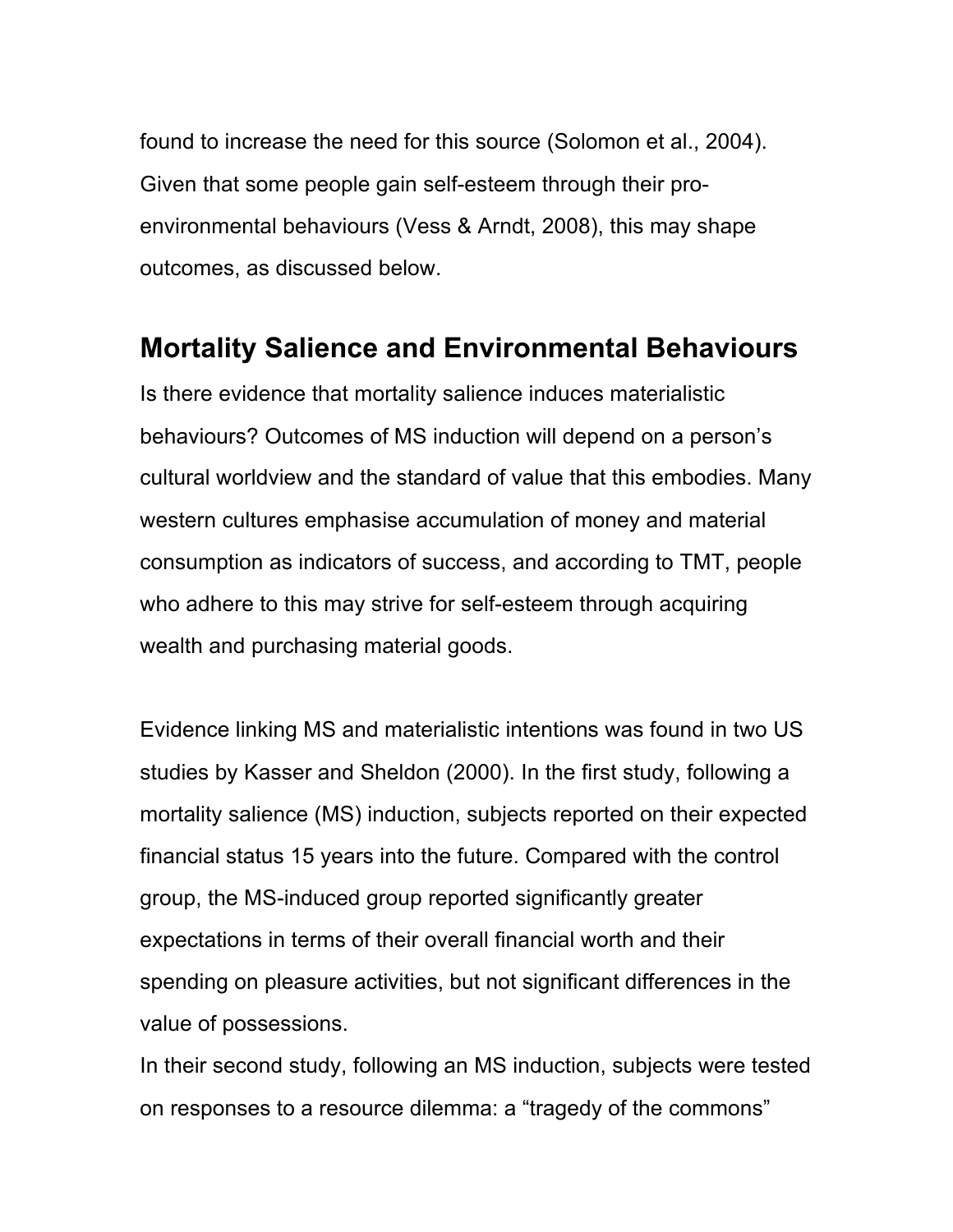situation where individual interests conflicted with the common good (Hardin, 1968). Subjects were asked to bid against others to harvest timber in a national forest, and were told that continual large bids could lead to the forest disappearing. Subjects were tested for two constructs, both detrimental to managing resources sustainably: greed, the desire to acquire personal resources at the expense of the common good; and fear, the reluctance to contribute to the common good because others may not do so (Sheldon & McGregor, 2000). Kasser and Sheldon found that MS-induced subjects did not exhibit stronger fear, yet exhibited stronger greed, resulting in them bidding to harvest a significantly higher amount of timber. Thus MS-induced subjects wanted to acquire more than others in a situation where greed could affect not only the common good, but also their long-term income source from timber harvesting. Thus the "tragedy of the commons" dilemma appears to be intensified by MS.

The researchers postulated that MS might affect only individuals who were already oriented towards materialistic goals, that is, individuals with an extrinsic orientation – as opposed to an intrinsic orientation, where self-acceptance and community are valued. Kasser and Sheldon found no evidence, however, that this orientation moderated the MS effects on financial expectations or on greed in the resource dilemma.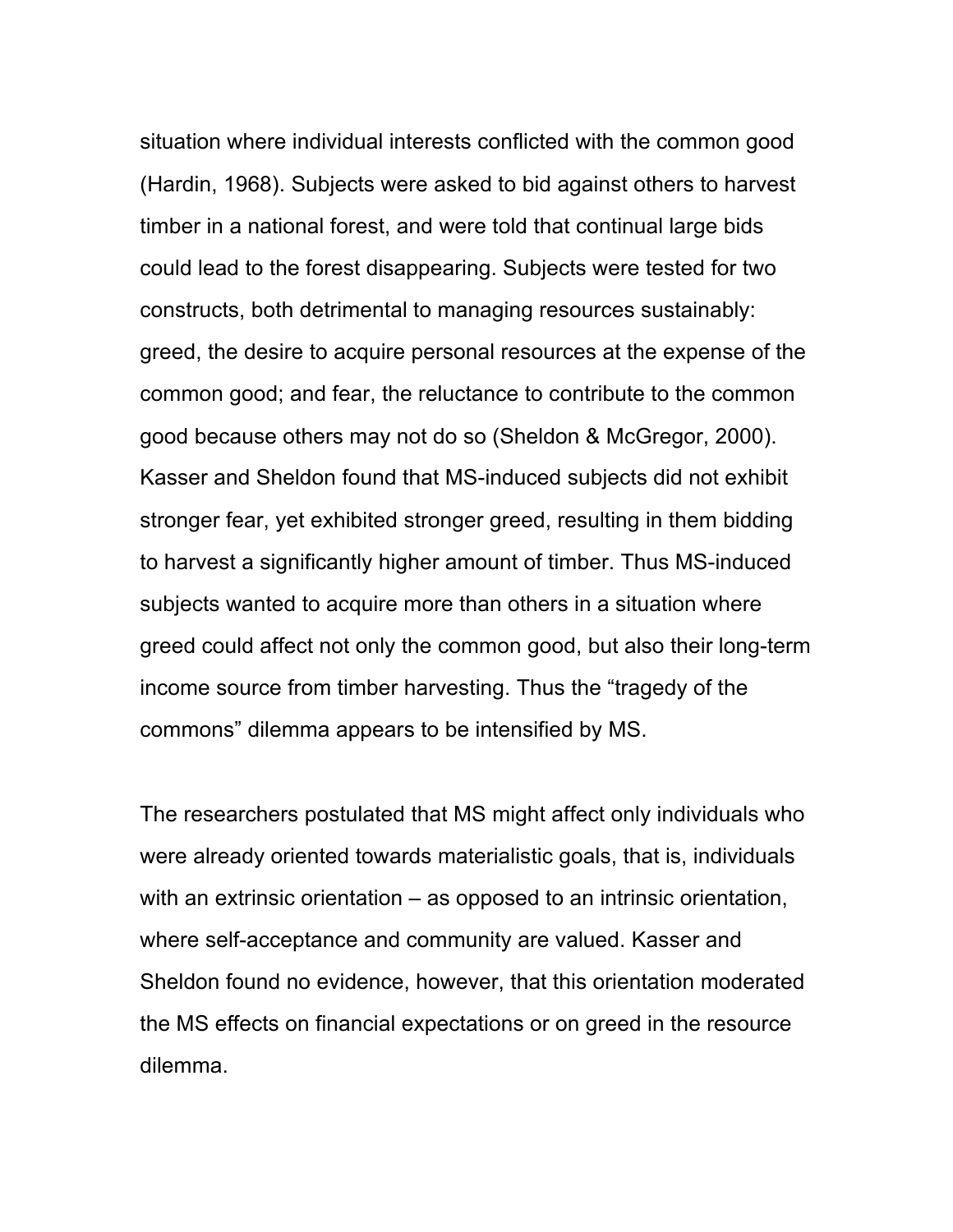MS may induce different types of motivation. Maheswaran and Agrawal (2004) argued that MS induces defence motivation, the desire to hold attitudes consistent with one's beliefs and with one's perceived material interests, and/or impression motivation, the desire to be socially acceptable. Impression motivation is more closely linked to the desire for self-esteem. People who are impression motivated will be more attuned to the opinion of others. Those who are predominantly defence motivated are more likely to continue with existing practices, and are less susceptible to advertising appeals. These two motivations may come into conflict. To illustrate this, Maheswaran and Agrawal cited the example where a foreign product is seen to have higher status, for example German cars. Worldview defense typically leads people to prefer local products, because it invokes patriotic considerations. Self-esteem striving should lead to preferences for higher status goods.

In terms of environmental behaviours, people whose beliefs or interests are in accordance with environmental sustainability could possibly resolve this conflict through greater consumption of "environmentally friendly" goods. The effect of MS on such consumption remains to be tested.

# **Can Mortality Salience Induce Pro-Environmental Behaviour?**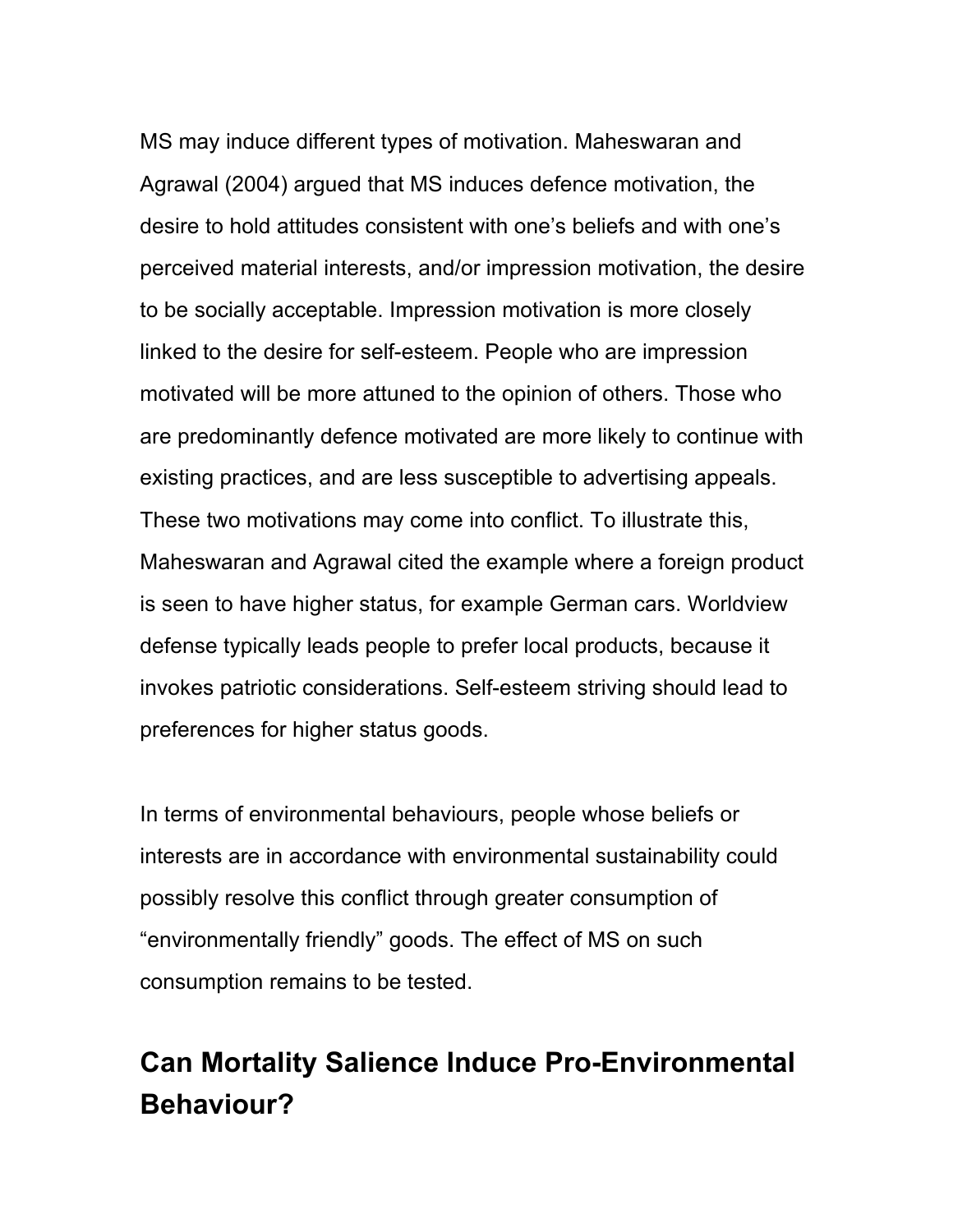Links between MS and materialism are premised on people deriving their self esteem from material consumption. While materialism is a dominant value in Western societies, pro-environmental behaviour is also increasingly valued. Thus many individuals derive their selfesteem by living up to the standards of a worldview that incorporates environmental sustainability. To investigate how the source of self esteem affects behaviour towards the environment, Vess and Arndt (2008) tested subjects' concerns about adverse environmental impacts following an MS induction. Subjects were also evaluated on to what degree they based their self-esteem on pro-environmental behaviours, determined from the Environmental Contingencies of Self-Worth (ECSW) scale. Subjects with high ECSW reported significantly higher environmental concern following MS induction, compared with controls, while subjects with low ECSW reported significantly lower environmental concern.

The influence of MS on pro-environmental behaviours may also be moderated by salience of pro-environmental norms. Fritsche et al. (2010) conducted a MS induction along with priming on either proenvironmental or anti-environmental norms. Their subjects were significantly more likely to express pro-environmental intentions when both mortality and pro-environmental norms were salient. This suggests that environmental messaging may be more effective if it is mindful of the underlying environmental norms presented.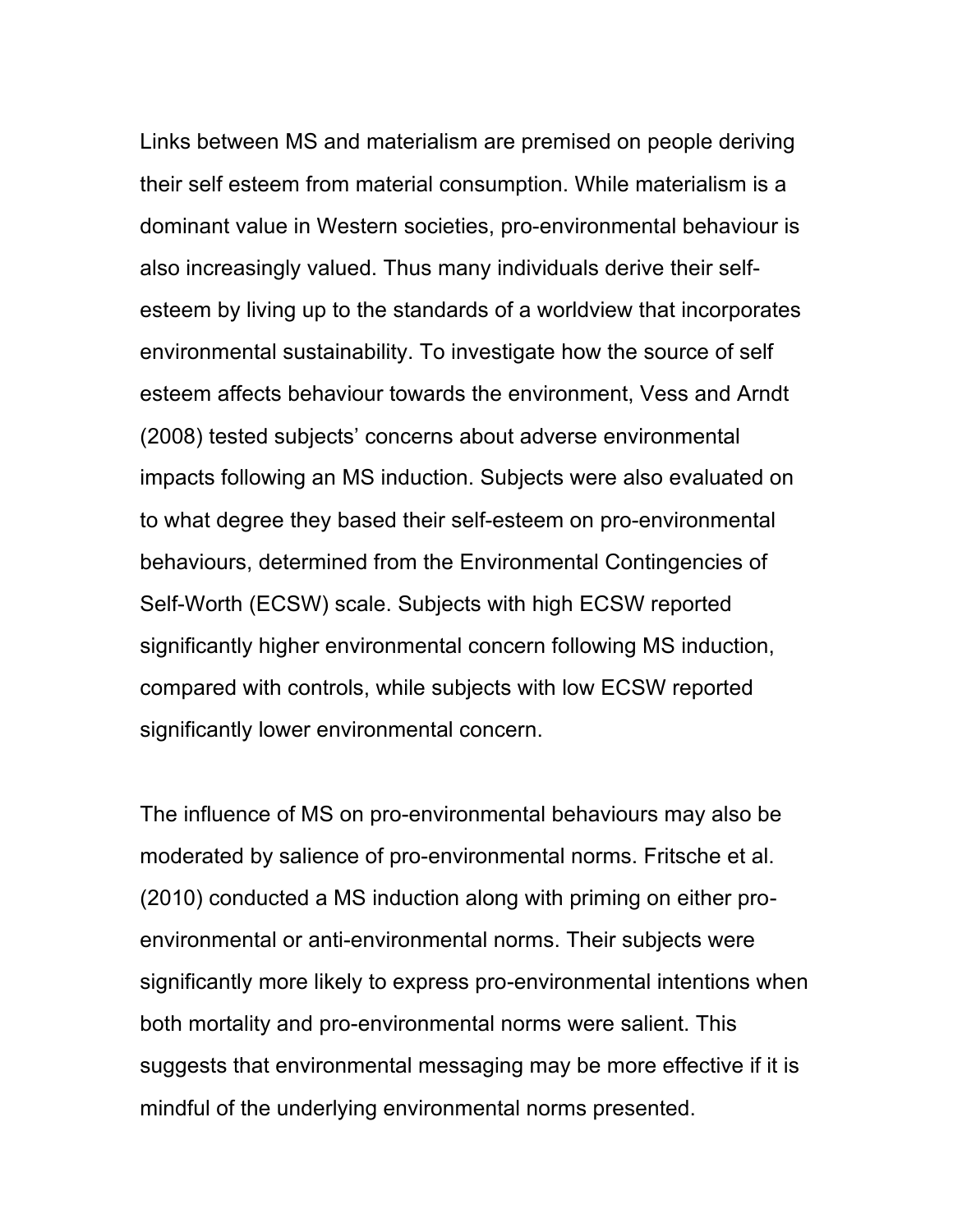# **Cross-Cultural Effects of Mortality Salience**

Most research of MS effects has been conducted in the USA, where individualism dominates. Maheswaran and Agrawal (2004) argued that while people in individualist cultures tend to be motivated by self interest and material success is a dominant norm, people in collectivist cultures will tend to favour group affiliations, perhaps valuing them higher than material success. They posit that MS in collectivist cultures may induce behaviours that are more protective of an individual's family and its financial security, such as avoiding excessive consumption.

## **Conclusion**

The findings on whether mortality salience induces materialistic consumption and other environmental damaging behaviours are mixed, particularly as they depend on cultural values and on individuals' sources of self esteem. Inducing pro-environmental norms may ameliorate the effect on consumption. Further research is needed to investigate whether messaging on the dire consequences of environmental damage, particularly around climate change, induces death anxiety. The effect of mortality salience on environmentally friendly consumption also needs to be investigated.

## References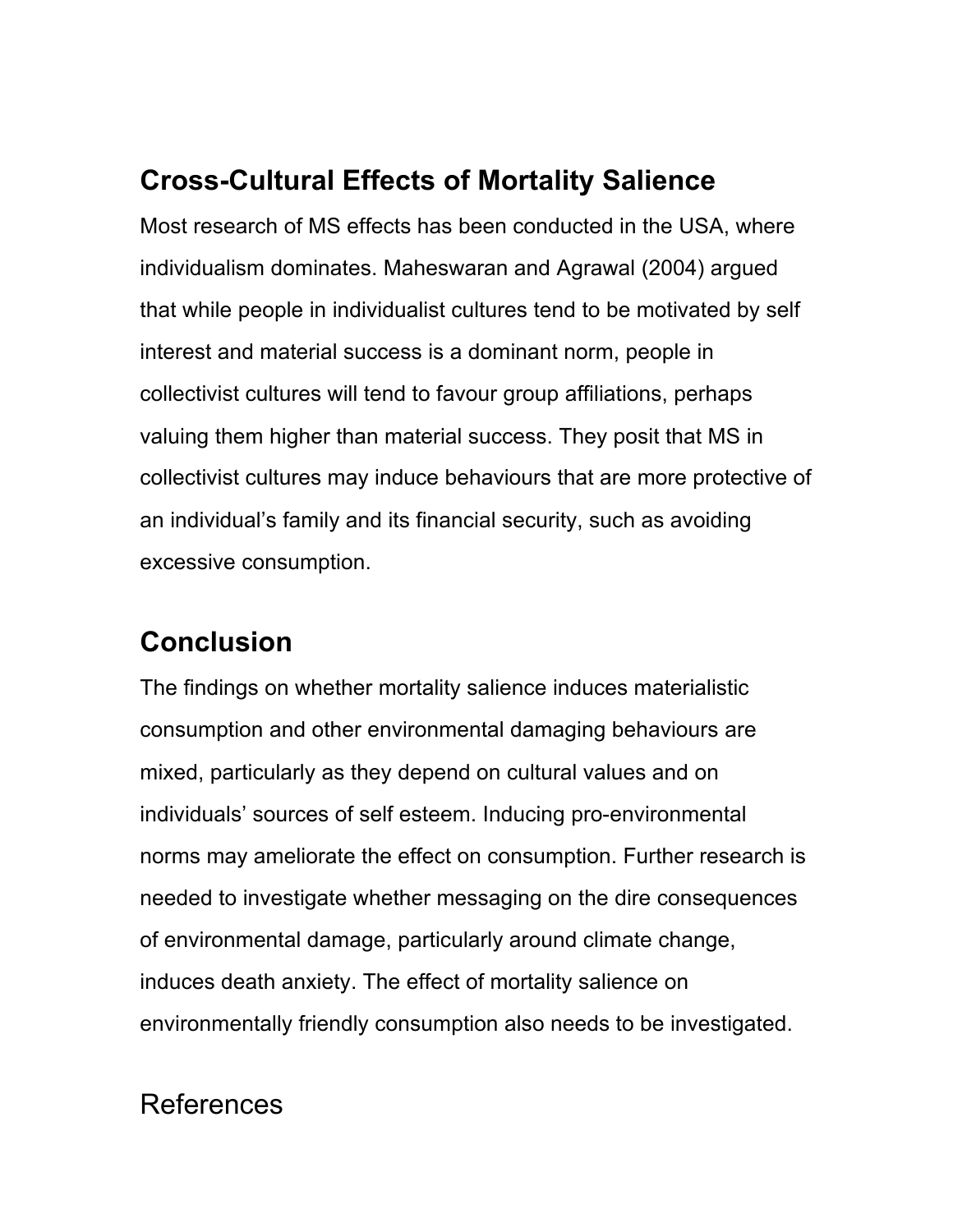Arndt. J. & Vess, M. (2008). Tales from existential oceans: terror management theory and how the awareness of our mortality affects us all. Social and Personality Psychology Compass, 2, 909–928.

Becker, E. (1973). Denial of death, New York: Free Press.

Burke, B.L. Martens, A. & Faucher, E.H. (2010). Two decades of terror management theory: a meta-analysis of mortality salience research. Personality and Social Psychology Review, 14, 155–195.

Dickinson, J. L. (2009). The people paradox: self-esteem striving, immortality ideologies, and human response to climate change. Ecology and Society, 14, 34. Available at:

http://www.ecologyandsociety.org/vol14/iss1/art34/

Feinberg, M. & Willer, R. (2011). Apocalypse soon? dire messages reduce belief in global warming by contradicting just-world beliefs. Psychological Science. 22, 34–38.

Fritsche, I., Jonas, E., Niesta Kayser, D., & Koranyi, N. (2010). Existential threat and compliance with pro-environmental norms. Journal of Environmental Psychology, 30, 67-79.

Hamilton, C. (2010). Requiem for a species: why we resist the truth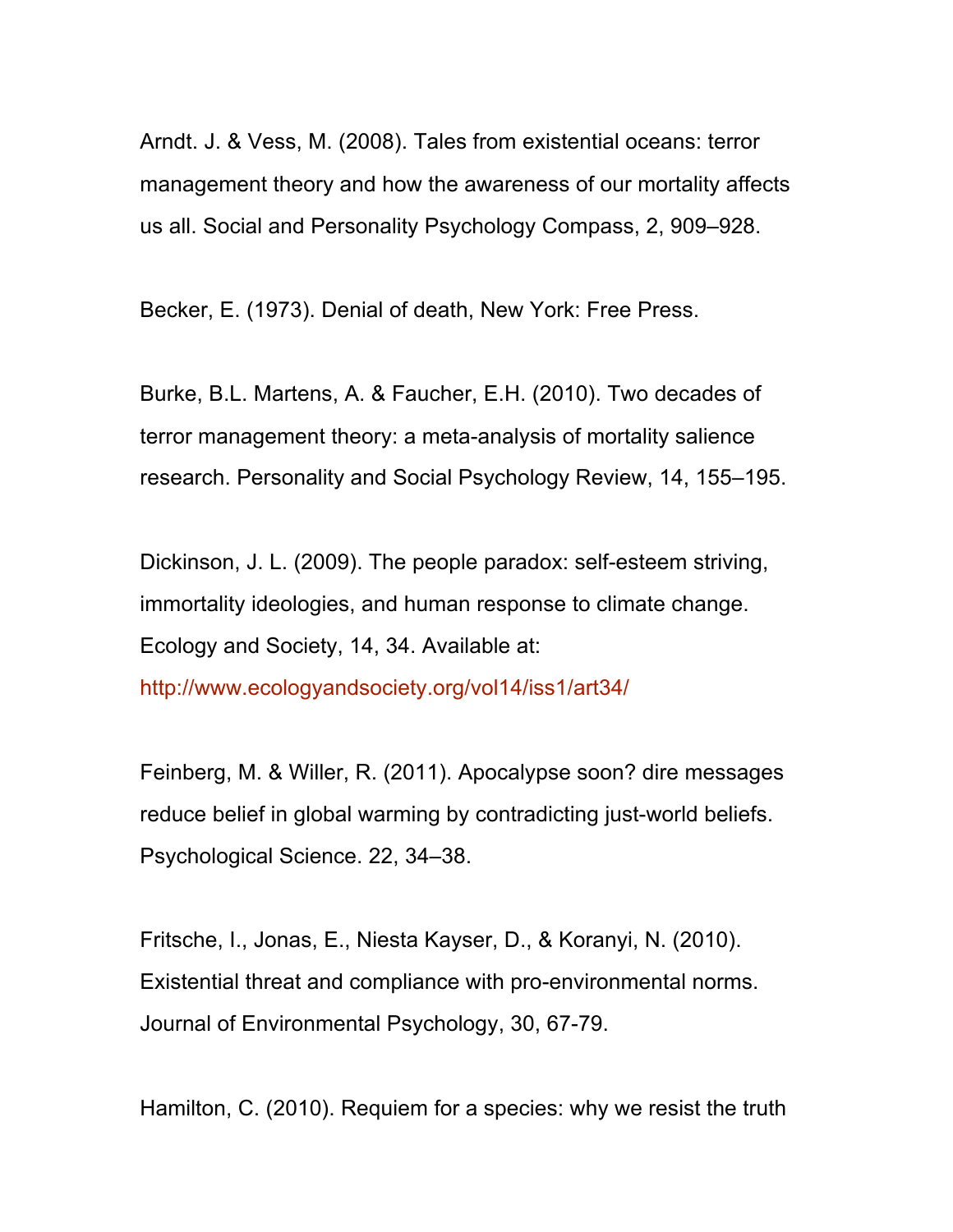about climate change. London: Earthscan.

Hardin, G. (1968). The tragedy of the commons. Science, 162, 1243– 1248.

Kasser, T., & Sheldon, K. M. (2000). Of wealth and death: Materialism, mortality salience, and consumption behavior. Psychological Science, 11, 348-351.

Maheswaran, D. & Agrawal, N. (2004). Motivational and cultural variations in mortality salience effects: contemplations on Terror Management Theory and consumer behavior, Journal of Consumer Psychology, 14, 213–218.

Pyszczynski, Solomon, & Greenberg. (2003). In the Wake of 9/11: The Psychology of Terror. Washington DC: American Psychological Association.

Pyszczynski, T., Greenberg, J., & Solomon, S. (1999). A dualprocess model of defense against conscious and unconscious deathrelated thoughts: An extension of terror management theory, Psychological Review, 106, 835–845.

Pyszczynski, T., Greenberg, J., & Solomon, S. (2000). Proximal and